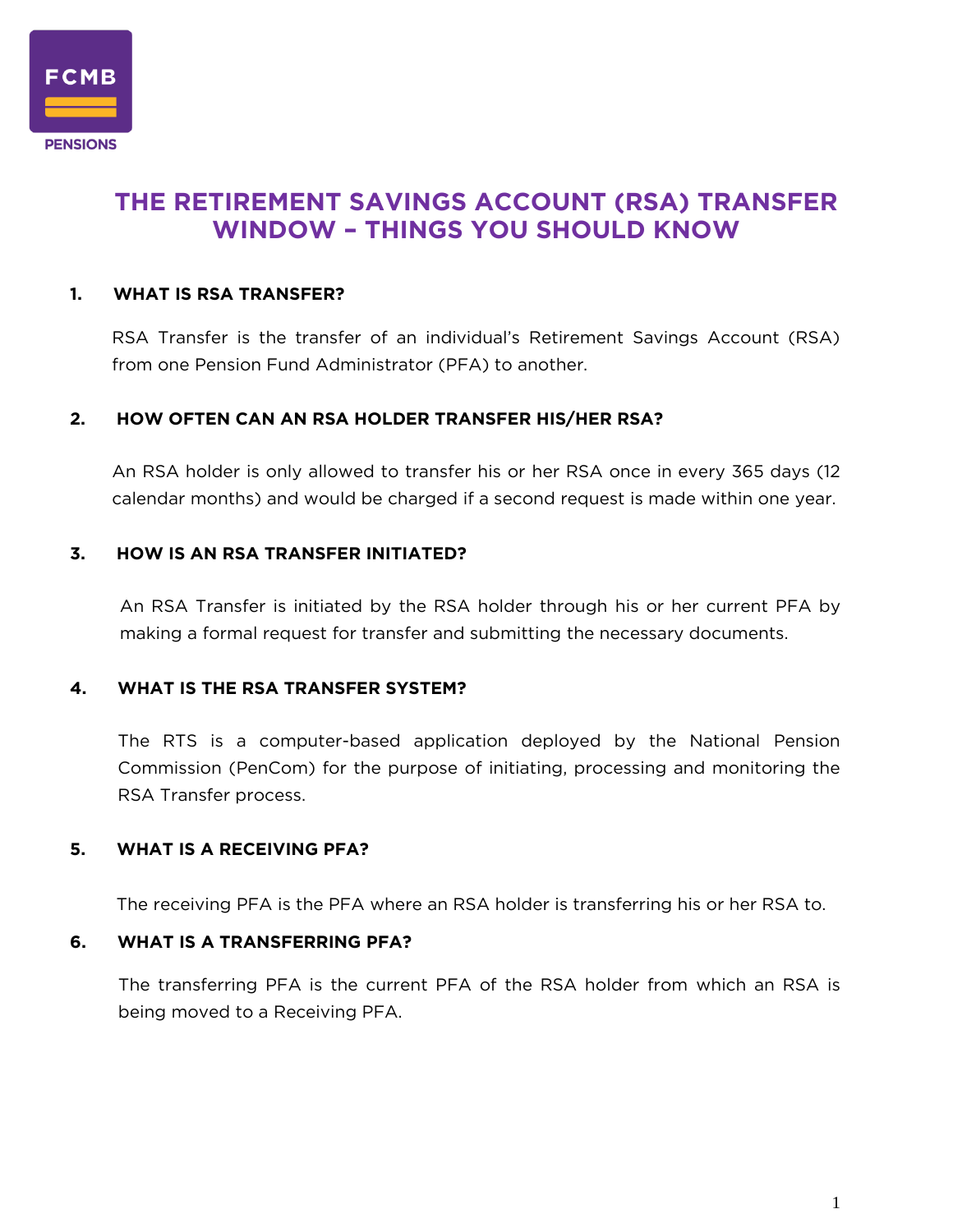#### $\overline{z}$ HOW DOES AN RSA HOLDER START THE RSA TRANSFER PROCESS? **7. HOW DOES AN RSA HOLDER START THE RSA TRANSFER PROCESS?**

- i. The RSA holder must first ensure that his/her personal details (Biometrics & Biodata) have been recaptured and updated on the Enhanced Contributor Registration System (ECRS). This also entails providing his/her National Identity Number (NIN) to the current PFA. (This requirement only applies to contributors that registered before 1 July 2019).
- Thereafter, the RSA holder should approach the receiving PFA and initiate the ii. Thereafter, the RSA holder should approach the receiving PFA and initiate the transfer request by providing his/her RSA PIN, Surname, Current Telephone Number and Email address.<br>After successful validation of the biodata, the RSA holder's fingerprint will
- iii.  $\sim$  after successful values of the biodata, the RSA holder  $\sim$   $\sim$   $\sim$   $\sim$   $\sim$   $\sim$   $\sim$ then be captured to authenticate his/her identity and conclude the transfer
- request.<br>The receiving PFA prints 2 copies of the confirmation slip, which should be iv. signed by the RSA holder as proof that he/she initiated the transfer. A copy of the confirmation slip will be given to the RSA holder while the other copy is the confirmation slip will be given to the RSA holder while the other copy is retained by the receiving PFA.

## 8. **8. WHAT INFORMATION DOES AN RSA HOLDER NEED TO PROVIDE TO ENABLE HIM/HER TRANSFER AN RSA?**

The RSA holder needs to provide the following details to the receiving PFA to enable him/her transfer his/her RSA from his current PFA:  $h_{\text{max}}$  from transfer his/her RSA from his current PFA:

- i. Surname.
- i. Surname.
- iii. Current Telephone Number.
- iii. Current Telephone Number. Email address (not compulsory but highly desirable for receiving updates on the status of the RSA transfer request).
- Fingerprint of the RSA holder, which should be captured live by the v. Fingerprint of the RSA holder, which should be captured live by the receiving PFA.

# **9. WHEN CAN AN RSA HOLDER SUBMIT AN RSA TRANSFER REQUEST?**

An RSA holder can submit an RSA transfer request any time within the year, provided that the request is not submitted before the expiration of 365 days after provided that the request is not submitted before the expiration of 365 days after the last RSA transfer.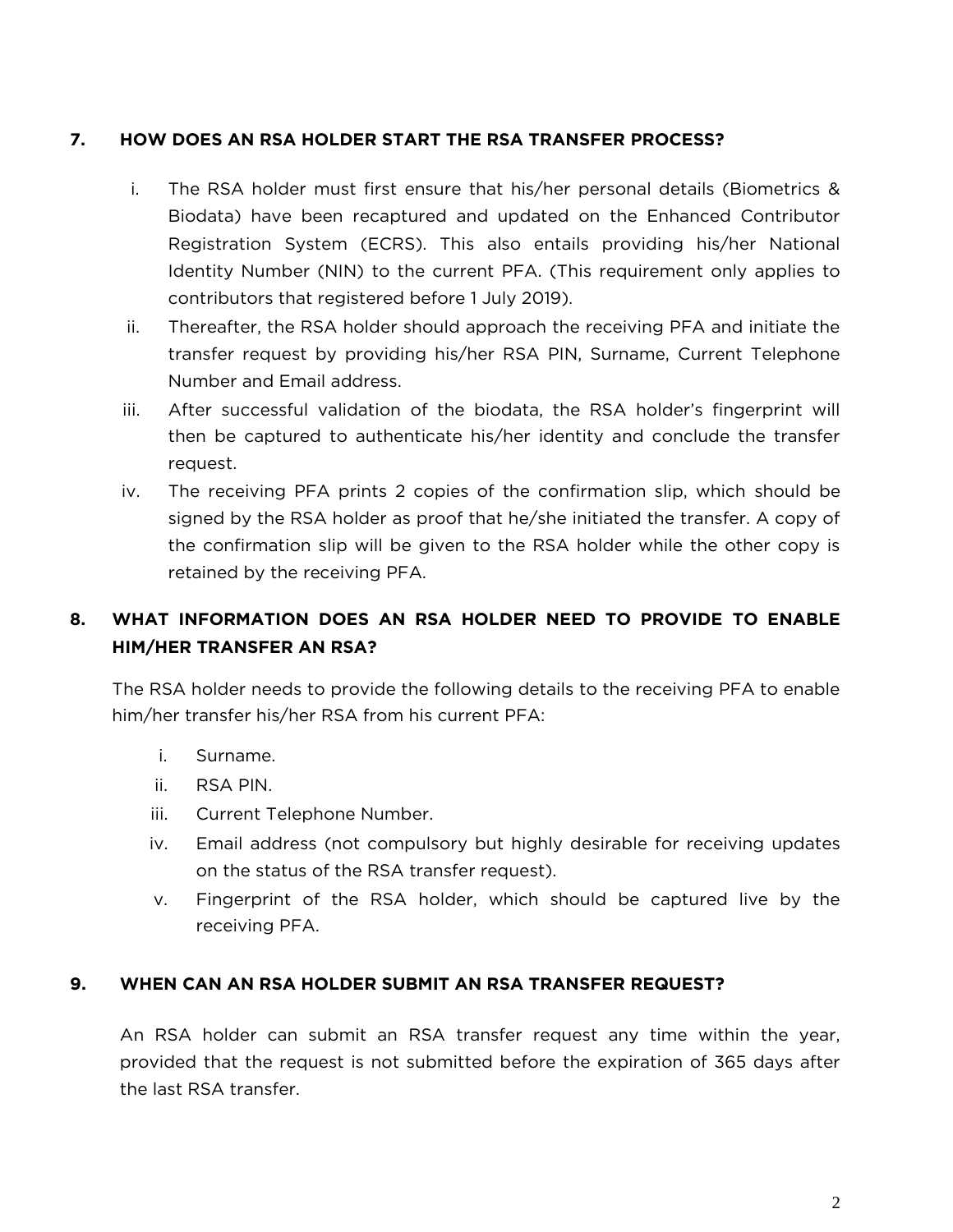# **10. DOES AN RSA HOLDER NEED TO INFORM HIS/HER CURRENT PFA BEFORE TRANSFERRING HIS/HER RSA?**

No, the RSA holder does not need to inform his/her current PFA before transferring<br>his/her RSA. However, it is important for an RSA holder that registered before 1 July 2019, to have recaptured his biometrics and biodata with his/her current PFA, otherwise the transfer request cannot be initiated. otherwise the transfer request cannot be initiated.

#### IS THERE ANY FEE TO BE PAID BY AN RSA HOLDER FOR TRANSFERRING AN  $11.$ **11. IS THERE ANY FEE TO BE PAID BY AN RSA HOLDER FOR TRANSFERRING AN RSA?**

RSA transfer is **free** except if a second request is made within one year.

#### $12.$ HOW LONG DOES IT TAKE FOR AN RSA TRANSFER REQUEST TO BE **CONCLUDED? CONCLUSION**

- RSA transfer requests received are batched and processed at the end of<br>every quarter, that is, 4 times in a year (March, June, September and December). However, only transfer requests received latest by the end of the second month of a transfer quarter (February, May, August and November) are processed within that quarter.
- All transfer requests received within the third month of a quarter, will be ii. All transfer requests received within the third month of a quarter, will be processed in the next quarter.

#### $13.$ HOW DOES AN RSA HOLDER GET INFORMATION ON THE STATUS OF **HIS/HER RSA TRANSFER REQUEST? HIS/HER RSA TRANSFER RSA TRANSFER REQUEST?**

Updates on the status of the RSA transfer request are sent via the email provided<br>by the RSA holder when the transfer request was initiated. In the absence of an email, the receiving and transferring PFAs are required to send notifications to the RSA holder via SMS using the telephone number provided by the RSA holder. RSA holder via SMS using the telephone number provided by the RSA holder.

#### $14.$ WHAT DOES AN RSA HOLDER NEED TO DO AFTER SUCCESSFUL **14. COMPLETION OF THE RSA TRANSFER? COMPLETION OF THE RSA TRANSFER?**

After a successful RSA transfer, the RSA holder is expected to advise his/her<br>employer of new the PFA for subsequent remittance of his/her monthly pension contributions. The RSA holder should also contact his/her new PFA to ensure that the RSA halance transferred is accurate. the RSA balance transferred is accurate.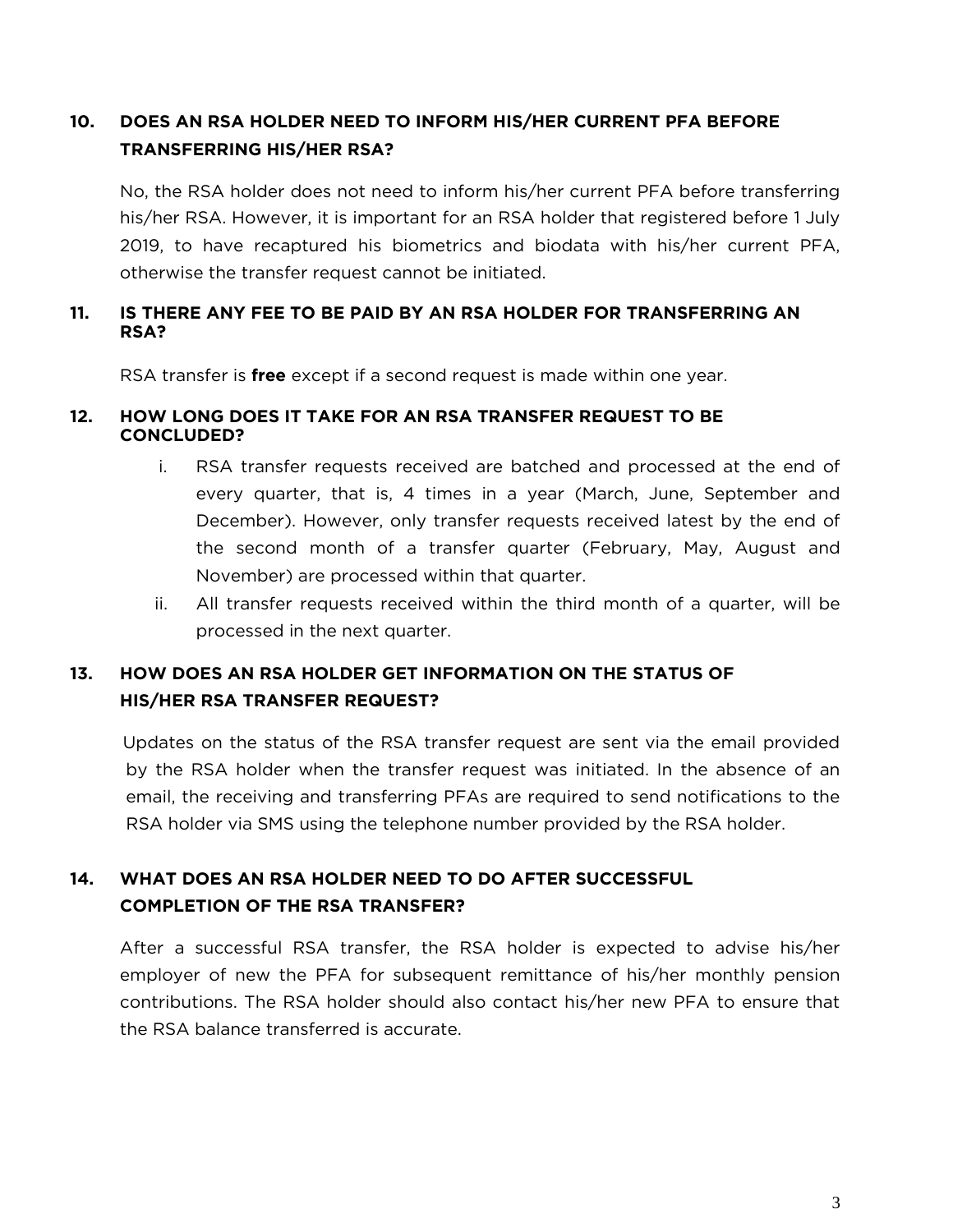# **15. WHO ARE THE RSA HOLDERS THAT ARE ELIGIBLE TO TRANSFER THEIR RSAS?**

Every RSA holder whose details (Biometrics & Biodata) have been recaptured and transfer his/her RSA. This is applicable to both active contributors and retirees who selected the programmed withdrawal mode of accessing their retirement benefits. A retiree on annuity, who has voluntary contributions under the Contributory Pension Scheme (CPS) is also eligible to transfer his/her RSA. Pension Scheme (CPS) is also eligible to transfer his/her RSA.

# **16. WHAT ARE THE SAFEGUARDS OF THE RSA TRANSFER PROCESS?**

The RSA transfer process is conducted on a secured and fully automated platform.<br>The process has inbuilt controls that ensure that it is only a legitimate RSA holder that can initiate the transfer of his/her RSA. This is achieved by verifying the RSA holder's live fingerprint on the National Identity Management Commission's (NIMC) database. Furthermore, there are strict administrative sanctions for infractions by PFAs, while PenCom monitors the entire process to ensure compliance. PFAs, while PenCom monitors the entire process to ensure compliance.

## $17.$ **17. CAN A RETIRE ON PROGRAMMED WITH A RETIRE CONDUCT WITH A RETIRE (PM)** TRANSFER HIMS/HER **RSA? RSA?**

 $\mathcal{L}_{\text{M}}$  another  $\mathcal{L}_{\text{M}}$ another.

## 18. **18. CAN A RETIREE ON ANNUITY, TRANSFER HIS/HER PENSION FUNDS FROM**<br>INSURANCE COMPANY TO A PFA? **INSURANCE COMPANY TO A PFA?**

No, a retiree on annuity cannot transfer his/her fund from an Insurance Company to<br>a PFA. However, if the retiree is making voluntary contributions under the CPS, he/she can transfer that RSA from one PFA to another. he/she can transfer that RSA from one PFA to another.

#### 19. CAN A RETIREE ON PW MOVE TO ANNUITY WHILE HIS/HER RSA TRANSFER **REQUEST IS UNDERGOING PROCESSING? REQUEST IS UNDERGOING PROCESSING?**

 $N_{\rm eff}$  retire on PW cannot move to annual move to annual move to annual move to annual move to annual move to annual move to annual move to annual move to annual move to annual move to annual move to annual move to annu undergoing processing. However, the retiree can only be allowed to transfer after 1 year with the new PFA.

# **20. CAN A MICRO PENSION CONTRIBUTOR TRANSFER HIS/HER RSA?**

Yes, a Micro Pension Contributor can transfer his/her RSA from one PFA to another.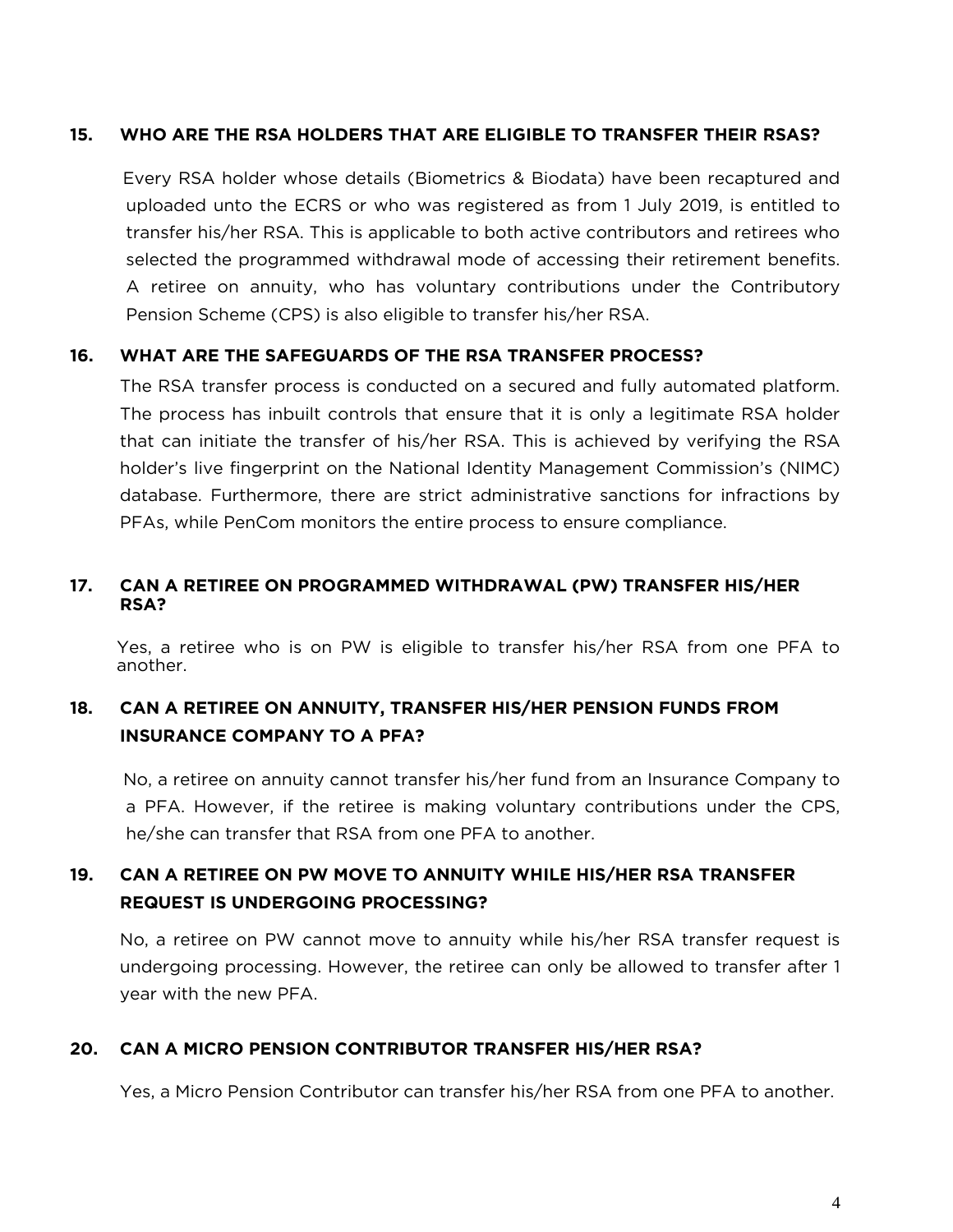# **21. CAN AN EMPLOYEE OF A STATE THAT HAS ADOPTED THE**

Yes, an employee of a State Government can transfer his/her RSA. However, such employee can only transfer his/her RSA to any of the PFAs already appointed by employee can only transfer his/her RSA to any of the PFAs already appointed by the State Government to manage the RSAs of its employees.

## $22.$ **22. HOW DOES AN RSA HOLDER KNOW THAT HIS/HER REQUEST FOR RSA TRANSFER IS SUCCESSFUL?**

A notification will be sent to the RSA holder via the email provided, to indicate a successful transfer of the RSA.

# **23. CAN AN EMPLOYER COMPEL ITS EMPLOYEES TO TRANSFER THEIR**

No, it is not permissible for an employer to compel its employees to transfer their RSAs to any particular PFA. The decision to transfer an RSA, similar to that of RSAs to any particular PFA. The decision to transfer an RSA, similar to that of selecting a PFA in the first instance, is the exclusive preserve of the employee.

## 24. WHAT SHOULD AN RSA HOLDER DO IF HIS/HER CURRENT PFA REFUSES TO **RECAPTURE HIS/HER BIODATA AND BIOMETRIC INFORMATION ON THE ECRS?**

Any RSA holder who's current PFA refuses to recapture him/her should immediately inform the National Pension Commission (PenCom). inform the National Pension Commission (PenCom).

# **25. WHERE CAN AN RSA HOLDER GET INFORMATION ABOUT PFAS TO GUIDE**

Information on the PFAs can be obtained from PenCom's and PFAs' websites as well as from respective PFA branches and service centers. RSA holders are encouraged to carefully review these sources of information prior to initiating an RSA transfer. to carefully review these sources of information prior to initiating an RSA transfer.

### $26.$ CAN AN RSA HOLDER CANCEL AN RSA TRANSFER REQUEST AFTER **INITIATING THE PROCESS?**

No, the RSA transfer request cannot be cancelled after its initiation. No, the RSA transfer request cannot be cancelled after its initiation.

## 27. ARE PFAS ALLOWED TO INDUCE RSA HOLDERS TO INFLUENCE THEIR<br>DECISIONS TO TRANSFER?  **DECISIONS TO TRANSFER?**

PFAs are forbidden from giving any form of monetary and non-monetary<br>inducements.to.influence.RSA.holders' decisions.to.transfer.their.RSAs.PenCom.will take appropriate action regarding any such reported and confirmed case(s) of take appropriate action regarding any such reported and confirmed case(s) of inducements.